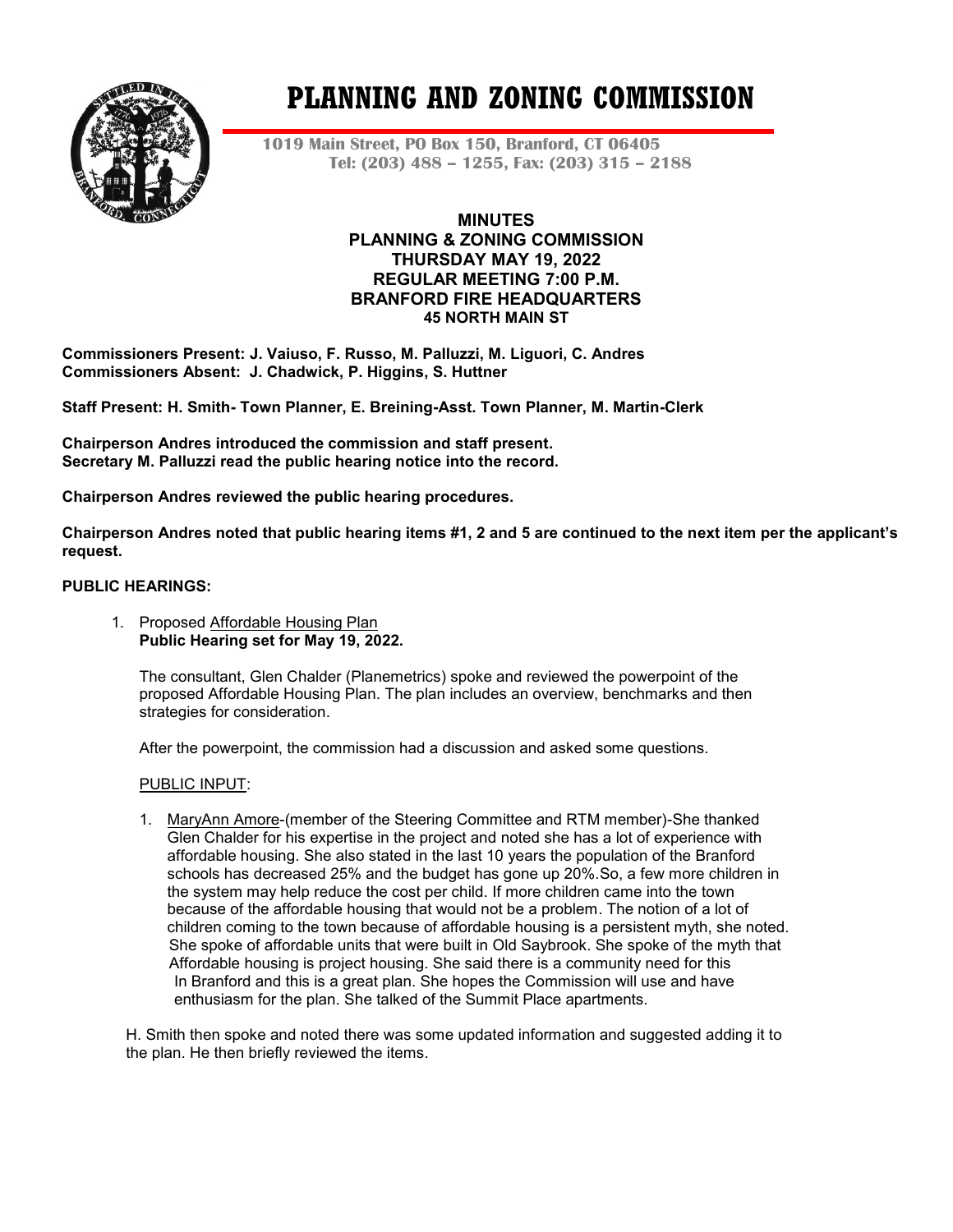*TOWN OF BRANFORD PLANNING AND ZONING COMMISSION Minutes May 19, 2022 Page 2 of 5*

2. Montowese Building Group, LLC-Applicant John & Anne Hines-Owners of 14 Buckley Road Branford Building Supplies Inc.-Owner of 0 & 16 Buckley Road 14, 16 & 0 Buckley Road Special Exception- Grading (Section 6.8) **Application #22-1.4 A/R 1/20/22 & PH opened 4/7/22 & continued from 5/5/22 with time extension**

3. Montowese Building Group, LLC-Applicant John & Anne Hines-Owners of 14 Buckley Road Branford Building Supplies Inc.-Owners of 0 & 16 Buckley Road 14, 16 & 0 Buckley Road Special Exception/Coastal Site Plan -Open Space Residential Development (OSRD) **Application #22-1.5 A/R 1/20/22 & PH opened 4/7/22 & continued from 5/5/22 with time extensionmust close on 5/19/22 without an additional time extension**

**Item #2 and #3 are continued to the 6/2/22 meeting (via zoom) per the applicant's request.**

**The Applicant granted a time extension to the 6/2/22 which the commission accepted.**

4. Daniel Rabin-Applicant Zoning Regulation Amendment-Addition of Solar Regulations **Application #22-3.3 A/R 3/3/22 & PH opened 4/21/22 & continued from 5/5/22–must close on 5/19/22 without time extension**

Daniel Rabin (applicant) spoke and explained this application is threefold: 1.To add to the regulations Branford's practice of supporting solar energy, 2, to promote solar energy and 3. To provide transparency for the commission and applicants to make the application process simpler and faster. He noted he had previously presented at the April 21 meeting and Commissioner J. Chadwick had a few questions. He researched for the answer to his questions and said that they were incorporated into the first draft of the regulations.

H. Smith reviewed the modifications that Dan Rabin spoke of. He distributed two documents to the commission. One was a copy of the document submitted by J. Chadwick with his suggested changes and the second one was the most current version with all the proposed changes included. H. Smith noted they are updated as of that day (May 19). He then reviewed the document and the commission asked some questions.

PUBLIC INPUT: No one spoke

Chairperson Andres closed the public hearing.

5. Sunrise Cove Association Inc. (Sunrise Cove Camp) c/o Robert Caldarella-Applicant Zoning Regulation Amendment-Amend Section 3.3A and add new Section 3.5 (Pre-existing summer cottage/camp site). **Application #22-4.1 A/R 4/7/22 & PH opened & continued from 5/5/22-Public Hearing must close on 6/2/22 without time extension**

**Continued to the 6/2/22 meeting per the applicant's request.**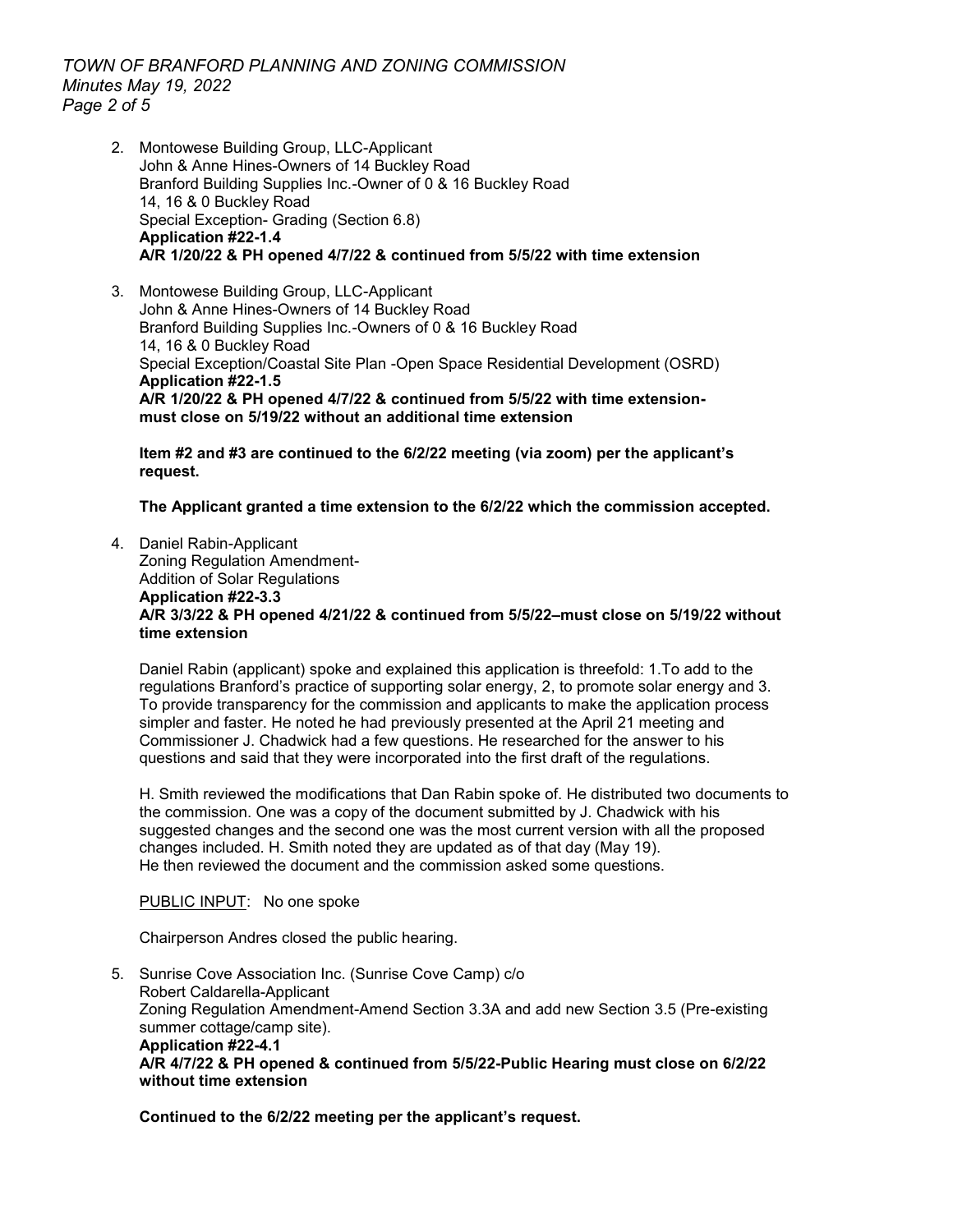*TOWN OF BRANFORD PLANNING AND ZONING COMMISSION Minutes May 19, 2022 Page 3 of 5*

6. Robert & Elena McLean-Applicants & Owners 26 Old New England Road Special Exception- Single Family Home **Application #22-3.8 A/R 4/7/22 & PH set for 5/19/22**

Bob McLean spoke and explained that this application is for grading for a new single family home and the house is being built in the only available location on the property.

E. Breining reviewed the staff report. The commission discussed this briefly and asked a few questions.

PUBLIC INPUT: No one spoke. Chairperson Andres closed the public hearing.

#### **MINUTES: 5/5/22**

**F. Russo made a motion to approve the meeting minutes with the corrections H. Smith noted.**

**M. Palluzzi seconded the motion which passed unanimously.** 

#### **CORRESPONDENCE:**

- 1. A letter regarding a cell tower at 190 Totoket Road.
- 2. A letter regarding a cell tower equipment swap at 150 North Main Street.

#### **RETURN TO TABLE:**

1. Affordable Housing Plan

**M. Palluzzi made a motion to adopt the Housing Plan with the corrections made by H. Smith with an effective date of 5/19/22.**

**J. Vaiuso seconded the motion which passed unanimously.**

2. Daniel Rabin-Applicant Zoning Regulation Amendment-Addition of Solar Regulations **Application #22-3.3 A/R 3/3/22 & PH opened 4/21/22 & continued from 5/5/22–must close on 5/19/22 without time extension.**

**F. Russo made a motion to approve the text amendments regarding solar arrays with the document entitled "Proposed Amendments to the Branford Zoning Regulations" revised thru May 19, 2022 wit the corrections and additions made by H. Smith with the finding that its consistent with the comprehensive plan of zoning and the Plan of Conservation & Development with an effective date of June 6, 2022 and noting it's also consistent with the goals and policies of the Coastal Area Management Act and incorporates conditions and modifications necessary to mitigate adverse impacts on coastal resources and any future water dependent activities.** 

**M. Palluzzi seconded the motion which passed unanimously.** 

**3.** Robert & Elena McLean-Applicants & Owners 26 Old New England Road Special Exception- Single Family Home **Application #22-3.8 A/R 4/7/22 & PH set for 5/19/22**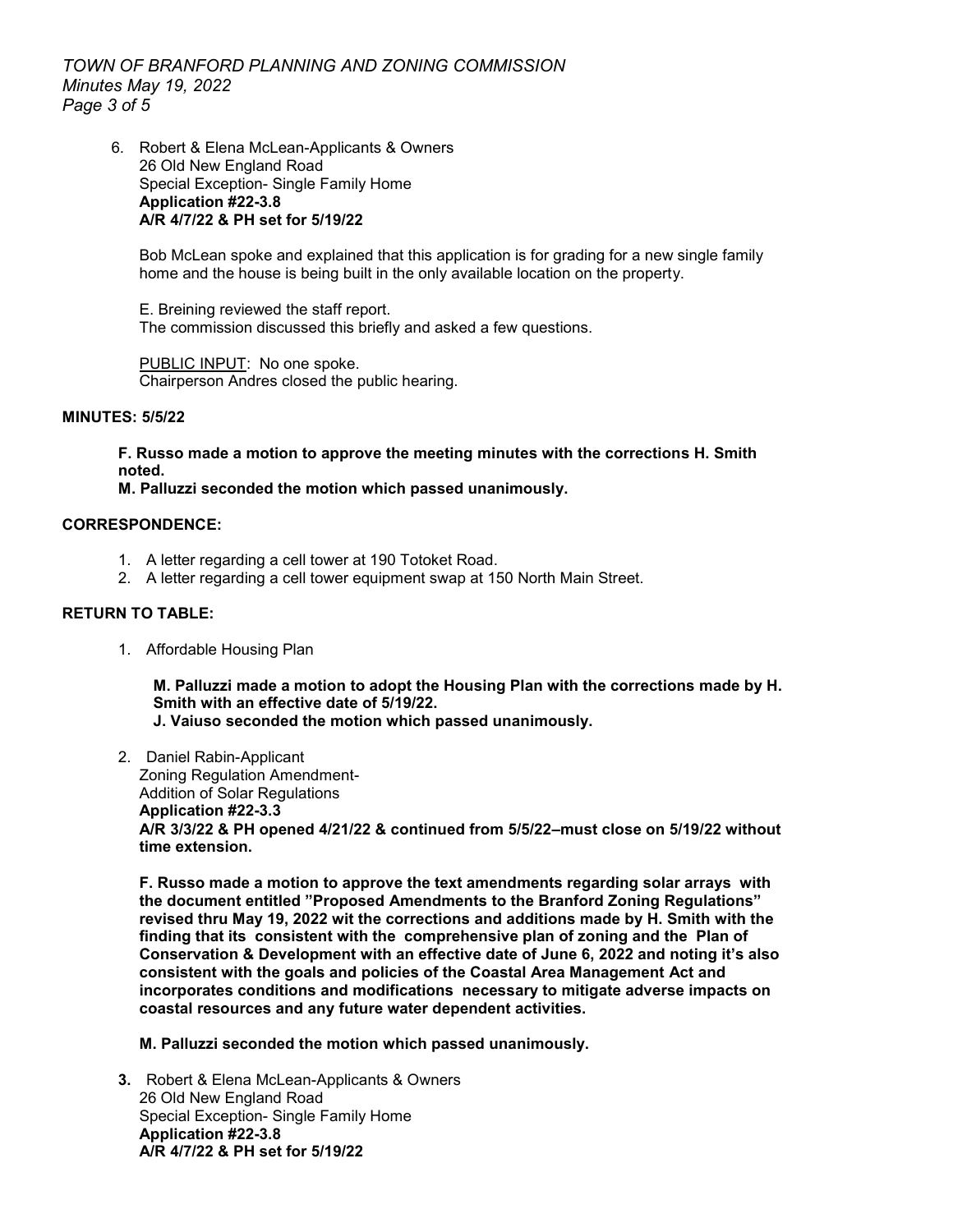## **J. Vaiuso made a motion to approve the application with the findings and conditions below:**

# **FINDINGS:**

- 1. Subject to compliance with the conditions listed below, the Commission finds, based on the testimony and application materials presented, that the proposed use of the property is consistent with the Special Exception Criteria per Section 9.8.F.
- 2. Per Section 6.3.L.3 existing vegetation is considered to meet the front, side & rear yard landscaping requirement per Section 6.3.L.3.

# **CONDITIONS:**

- 1. Prior to the issuance of any zoning authorization of a Certificate of Occupancy or Certificate of Zoning Compliance the following shall be addressed to the satisfaction of the Zoning Enforcement Officer or other Town staff as indicated:
	- a. Prior to the start of construction erosion control measures shall be installed to the satisfaction of the Zoning Enforcement Officer and maintained throughout the project.
	- b. A copy of a construction and maintenance easement, or other mechanism acceptable to Town Counsel, for the grading for the driveway and maintenance on 24 and 28 Old New England Road shall be submitted to the Zoning Enforcement Officer and approved by Town Counsel prior to the start of any site work. The intent of this condition is to document the rights to construct the improvement and maintain it long term.
- 2. Prior to the issuance of a Zoning Permit or the authorization for the issuance of a Building Permit the following will be met to the satisfaction of the Town Planner or his designee:
	- a. All conditions of the approval granted by the Inland Wetlands Commission on February 10, 2022.

## **M. Palluzzi seconded the motion which passed unanimously.**

## **OLD BUSINESS:**

- 1. Justin Gargano-Applicant Charles Weber Jr. c/o 16 Business Park LLC-Owner 16 Business Park Drive Site Plan Modification- Add patio & landscaping to Brewery **Application # 22-3.6 WITHDRAWN- A/R on 3/17/22 & tabled to 5/5/22**
- 2. Robert Mangino-Applicant Shrestha Management CCC-Owner 230 East Main Street Site Plan-Restaurant/Convenience Store **Application #22-4.2 WITHDRAWN- A/R 4/7/22 & tabled to 5/5/22**
- 3. Bluepoint Apothecary LLC c/o Attorney Timothy Herbst-Applicant Zoning Regulation Amendment- Amend Zoning Regulations & Moratorium to allow Hybrid Retailer Cannabis Establishments